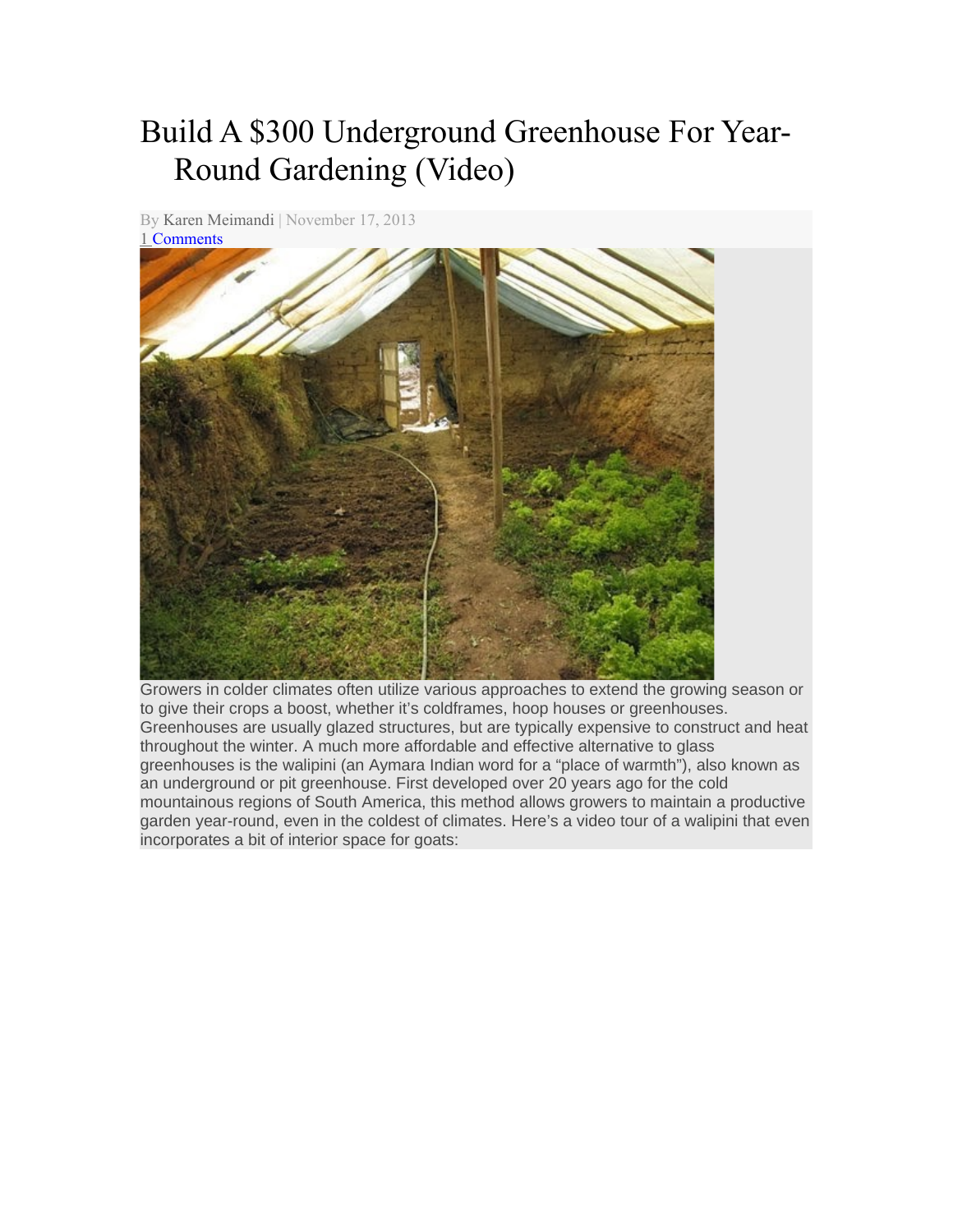

It's a pretty intriguing set-up that combines the principles of passive solar heating with earthsheltered building. But how to make one?From American sustainable agriculture non-profit Benson Institute comes this enlightening manual on how a walipini works, and how to build it: The Walipini utilizes nature's resources to provide a warm, stable, well-lit environment for year-round vegetable production. Locating the growing area 6'- 8' underground and capturing and storing daytime solar radiation are the most important principles in building a successful Walipini. The Walipini, in simplest terms, is a rectangular hole in the ground 6 'to 8' deep covered by plastic sheeting. The longest area of the rectangle faces the winter sun — to the north in the Southern Hemisphere and to the south in the Northern Hemisphere. A thick wall of rammed earth at the back of the building and a much lower wall at the front provide the needed angle for the plastic sheet roof. This roof seals the hole, provides an insulating airspace between the two layers of plastic (a sheet on the top and another on the bottom of the roof/poles) and allows the sun's rays to penetrate creating a warm, stable environment for plant growth.